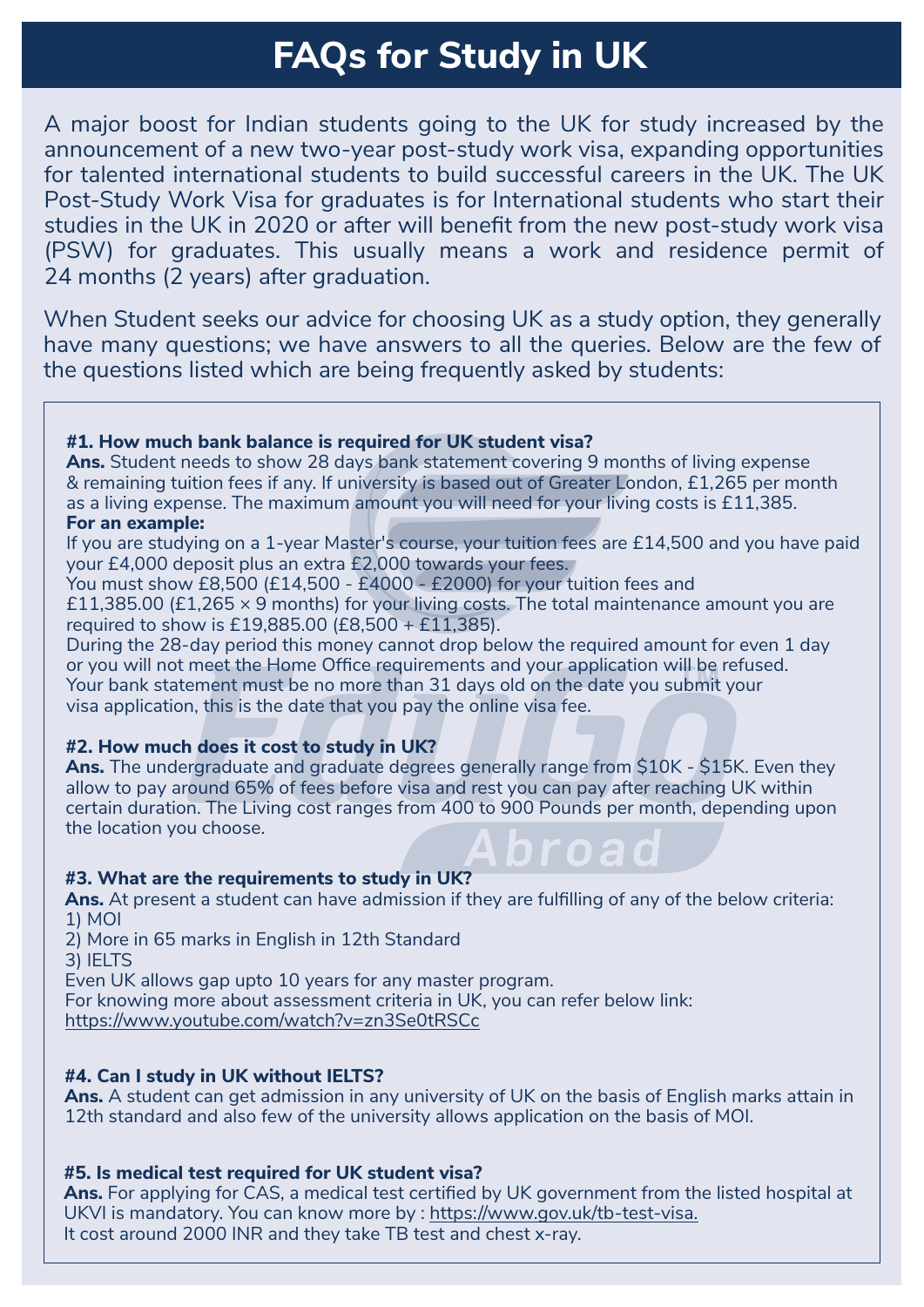# **FAQs for Study in UK**

# **#6. What is CAS?**

**Ans.** CAS stands for Confirmation of Acceptance for Studies. UK immigration rules require the University to sponsor your application for a student visa. You will need a CAS number to apply for a visa to allow you to study in the UK. Confirmation of Acceptance for Studies (CAS) is a very important document if you are planning to study in the UK. Your institution will also send a unique reference number that will match up with your CAS. You must mention this reference number on the Tier 4 visa application form. The visa official processing your application will check this number and corroborating document to confirm that you have an unconditional offer from the university.

## **#7. How much old fund is required for applying for CAS?**

**Ans.** 28 Days old fund is required to apply for CAS from any institute.

# **#8. Why study in UK?**

**Ans.** The UK is fast emerging as one of the most popular study destinations for education in the world. Recently 2-year post-study work visa in UK expand the opportunities for talented Indian students to build successful careers. There are lots of other factors to choose UK, like unparalleled academic, professional skills with an unforgettable cultural experience.

- 2 Year PSW
- Already a huge student base
- Good settlement options with tier 2 sponsors
- Quality of Education
- Globally recognized Degree

You can further read more in details here - https://www.edugoabroad.com/study-in-uk/

# **#9. How long does it take for UK student visa?**

Ans. Normally the whole process can be as lengthy as 30-45 working days starting from admission till the time you get your final visa. It takes 15 working days to process the student visa application. However it varies case by case, complex cases may take months to process.

## **#10. Is it hard to get a UK student visa?**

**Ans.** The system is pretty much streamlined when it comes to applying & obtaining the student visa for UK. If you have a CAS letter from a decent university & sufficient bank balance, you should get your visa easily.

## **#11. Is Study gap acceptable in UK?**

**Ans.** According to the universities, if you are applying for a master program, you can have maximum of 10-12 years of experience starting from the year you graduated. If you are applying for bachelor program, you can have maximum of 2-3 year of experience in-between. Gap is never allowed, but you will be asked to demonstrate work experience for your gap years.

## **#12. What are the requirement for student visa in uk?**

**Ans.** There is a VFS checklist to be followed in order meet the requirement for student visa in UK. Please refer to the checklist here - https://www.edugoabroad.com/vfs-checklist-for-uk-visa/

## **#13. Is Uk a good place to study?**

**Ans.** Yes, of course. It is one of the most popular study abroad destination for Indian students. There are almost 20,000 students go to UK for their abroad study. Again refer to https://www.edugoabroad.com/study-in-uk/ to know why UK for abroad study?

## **#14. What are the questions asked in UK student visa interview?**

**Ans.** As per the recent data, there are no Embassy interview for students. It is mainly a paper base visa.